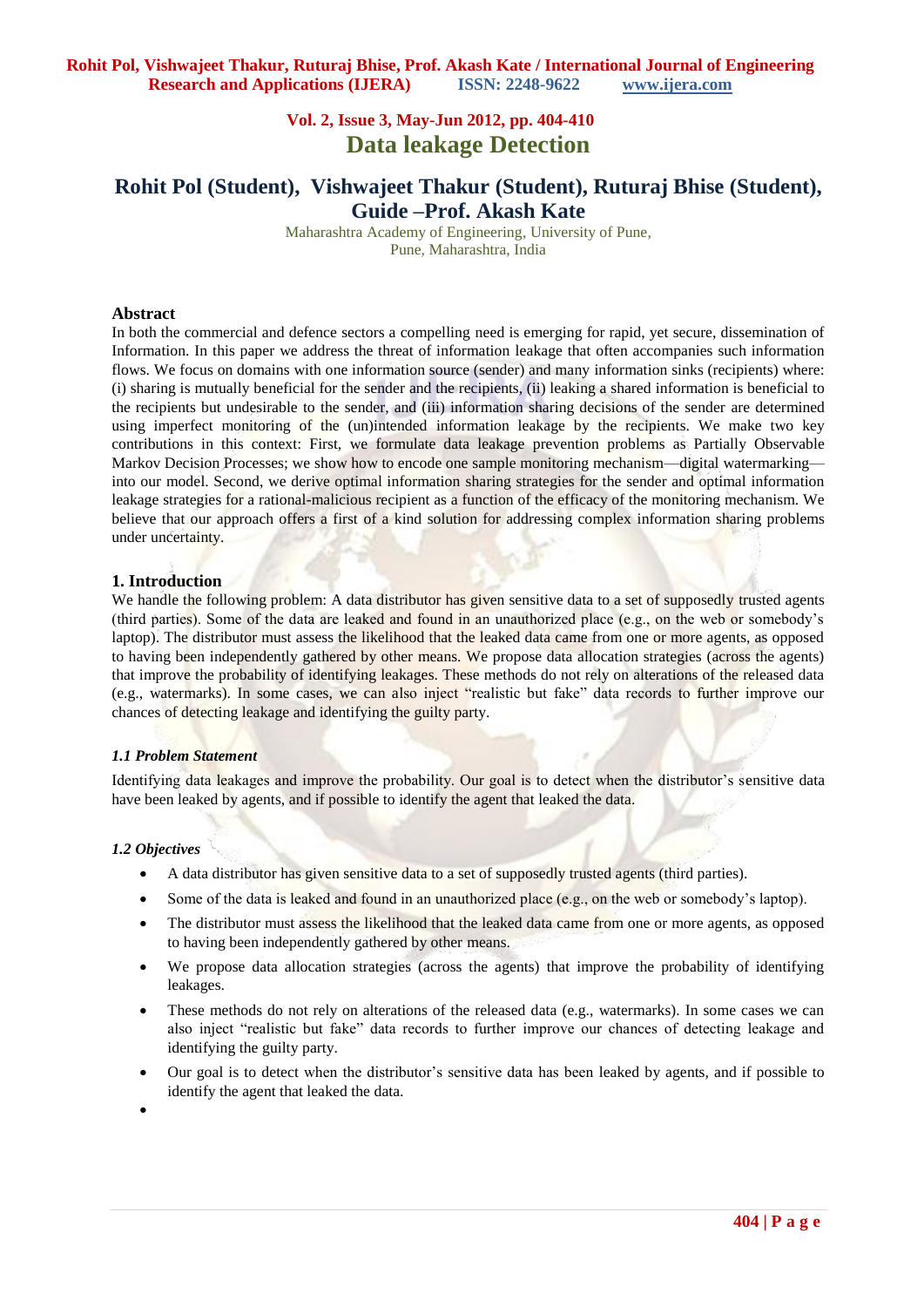## **Vol. 2, Issue 3, May-Jun 2012, pp. 404-410**

## **2. Literature Survey**

#### *2.1 Existing System*

In existing system, we consider applications where the original sensitive data cannot be perturbed. Perturbation is a very useful technique where the data is modified and made "less sensitive" before being handed to agents. However, in some cases it is important not to alter the original distributor's data. Traditionally, leakage detection is handled by watermarking, e.g., a unique code is embedded in each distributed copy. If that copy is later discovered in the hands of an unauthorized party, the leaker can be identified. Watermarks can be very useful in some cases, but again, involve some modification of the original data. Furthermore, watermarks can sometimes be destroyed if the data recipient is malicious.

#### *2.2 Proposed System*

In proposed system, after giving a set of objects to agents, the distributor discovers some of those same objects in an unauthorized place. At this point the distributor can assess the likelihood that the leaked data came from one or more agents, as opposed to having been independently gathered by other means. If the distributor sees "enough evidence" that an agent leaked data, he may stop doing business with him, or may initiate legal proceedings. In this project we develop a model for assessing the "guilt" of agents. We also present algorithms for distributing objects to agents, in a way that improves our chances of identifying a leaker. Finally, we also consider the option of adding "fake" objects to the distributed set. Such objects do not correspond to real entities but appear. If it turns out an agent was given one or more fake objects that were leaked, then the distributor can be more confident that agent was guilty.

### *2.3 Steganography*

## **2.3.1 About**

The recently created technology of steganography entices a wide audience from the casual observer, to the scientific professional. The various applications of steganography must be scrutinized in order to understand the future progression of this technology. This paper attempts to reveal new and current angles of steganography. What are revealed in this essay are the ingenious history and background of steganography in examples and its interwoven development path with cryptography, even to this day. On a technical level this paper tests the steganography community's theory that, in general, the stego process diminishes contrast within a digital photo.

Steganography is obscure in its recurrent appearance and disappearance throughout history. On a sociological level, having finally taken a foothold during the internet generation's explosive growth of the 1990s, steganography serves as a means for private, secure and sometimes malicious communication.

#### **2.3.2 Inference**

The recently created technology of steganography entices a wide audience from the casual observer, to the scientific professional. The various applications of steganography must be scrutinized in order to understand the future progression of this technology. This paper attempts to reveal new and current angles of steganography. What are revealed in this essay are the ingenious history and background of steganography in examples and its interwoven development path with cryptography, even to this day. On a technical level this paper tests the steganography community's theory that, in general, the stego process diminishes contrast within a digital photo.

Steganography is obscure in its recurrent appearance and disappearance throughout history. On a sociological level, having finally taken a foothold during the internet generation's explosive growth of the 1990s, steganography serves as a means for private, secure and sometimes malicious communication.

#### *2.4 Data Leakage Detection*

#### **2.4.1 About**

A data distributor has given sensitive data to a set of supposedly trusted agents (third parties). Some of the data is leaked and found in an unauthorized place (e.g., on the web or somebody's laptop). The distributor must assess the likelihood that the leaked data came from one or more agents, as opposed to having been independently gathered by other means. We propose data allocation strategies (across the agents) that improve the probability of identifying leakages. These methods do not rely on alterations of the released data (e.g., watermarks). In some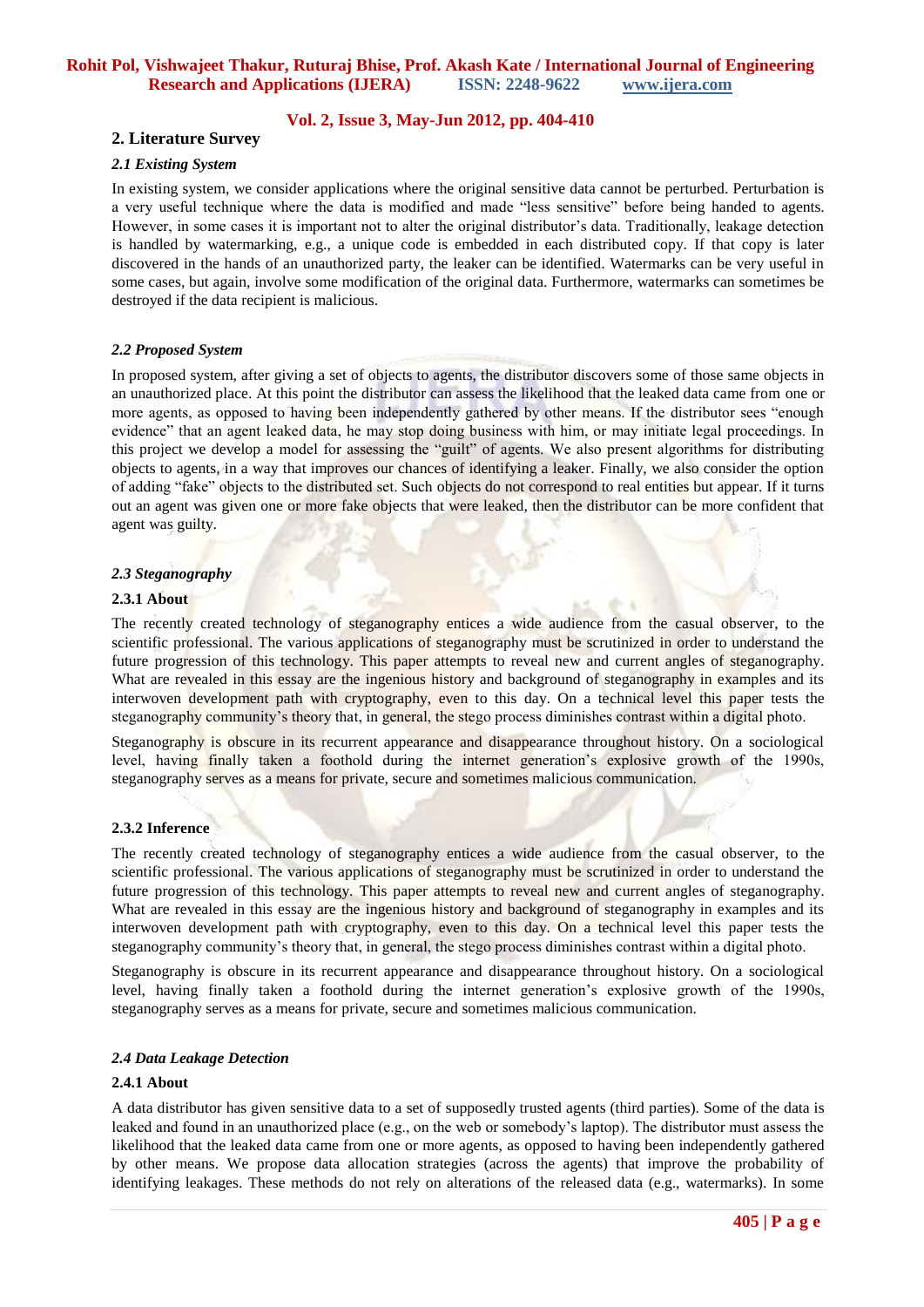## **Vol. 2, Issue 3, May-Jun 2012, pp. 404-410**

cases we can also inject "realistic but fake" data records to further improve our chances of detecting leakage and identifying the guilty party.

#### **2.4.2 Inference**

In a perfect world there would be no need to hand over sensitive data to agents that may unknowingly or maliciously leak it. And even if we had to hand over sensitive data, in a perfect world we could watermark each object so that we could trace its origins with absolute certainty. However, in many cases we must indeed work with agents that may not be 100% trusted, and we may not be certain if a leaked object came from an agent or from some other source, since certain data cannot admit watermarks.

In spite of these difficulties, we have shown it is possible to assess the likelihood that an agent is responsible for a leak, based on the overlap of his data with the leaked data and the data of other agents, and based on the probability that objects can be "guessed" by other means. Our model is relatively simple, but we believe it captures the essential trade-offs. The algorithms we have presented implement a variety of data distribution strategies that can improve the distributor's chances of identifying a leaker. We have shown that distributing objects judiciously can make a significant difference in identifying guilty agents, especially in cases where there is large overlap in the data that agents must receive.

### **3. System Requirements Specification**

#### *3.1 Aim of the project*

Our goal is to detect when the distributor's sensitive data have been leaked by agents, and if possible to identify the agent that leaked the data.

### *3.2 Description of the project in short*

In this project we are finding out the data is leaked or not. The age will give the information to broadcast the data on the news media. We will check whether the authorized user leaked the data to another news media channel.

#### *3.3 Process Summary*

In this project authorized agent give the request for data request may be explicit or sample, according to request agent get the data.

If agent leaked the data into another channel then in our side we are checking whether the data is match with our website and the second website. After that we will find out the agent who leaked the data.

## *3.4 Algorithms*

Allocation for Explicit Data Requests

In this request the agent will send the request with appropriate condition.

Agent gives the input as request with input as well as the condition for the request after processing the data after processing on the data the gives the data to agent by adding fake object with an encrypted format.

#### Allocation for Sample Data Requests

In this request agent request does not have condition. The agent sends the request without condition as per his query he will get the data.

#### *3.5 Deliverables*

- 1. Web site for the news media
- 2. Database backup
- 3. 1 Another website news media

### *3.6 Operating Environment*

#### **3.6.1 Hardware**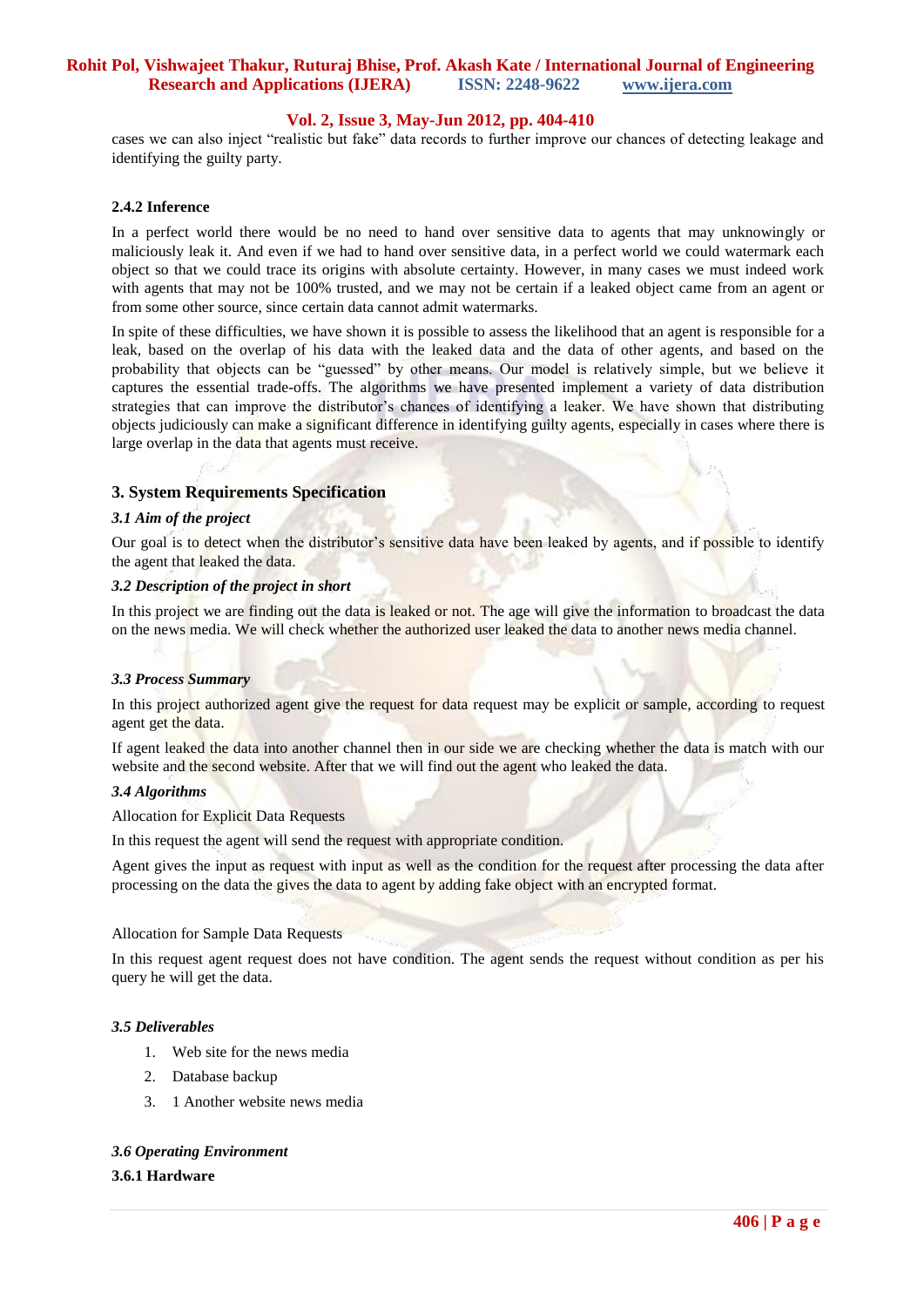## **Vol. 2, Issue 3, May-Jun 2012, pp. 404-410**

- Processor : Intel (R) Core(TM) i3 CPU
- Installed RAM : 1 GB
- System type : 32 bit operating systems

### **3.6.2 Software**

- $\bullet$  Java 1.6
- My SQL.

### *3.7 Assumptions and Dependencies*

#### Assumption 1

Each and every agent has its unique data.

### Assumption 2

Another news channel will received the data only from agent.

### *3.8 Modules Information*

### **3.8.1 Module1**

In this module we will give the design for the website as well as the authorized agent will logged in. for the new agent the has to fill the register form, after successful submission the of data he can logged into our system.

### **3.8.2 Module2**

In this module the agent will fired a query, he will get the data from database as per query.

#### **3.8.3 Module3**

This module gives agent data by adding the fake object; depend on the agent he will leak the data to another new channel. After leaked the data another news channel updated with that data.

### **3.8.4 Module4**

This module checks whether our system data as well as another system data is same or not.

## *3.9 Project Plan*

Plan of Execution

- Identification Searching for different project ideas. Identifying and finalizing one of them for further implementation.
- Conceptualization and design The concepts required for building the project are studied in detail. Also the high level designing is done at this stage. Preliminary presentation given for more clarification of project.
- Detailed design At this stage, low level designing is done. User Interface is designed to give better visualization of the project idea.
- Coding Actual implementation of the project starts at this stage. Coding for each module of the four modules will be done. Coding and testing will take approximately 8 to 10 weeks.
- Unit Testing –Initially the backend database will be tested over no of transactions. Then GUI for mobile user as well as for HTTP user is tested separately.
- Integration Testing –All modules will be integrated and then testing of whole integrated testing will be performed. It also includes evaluation of project.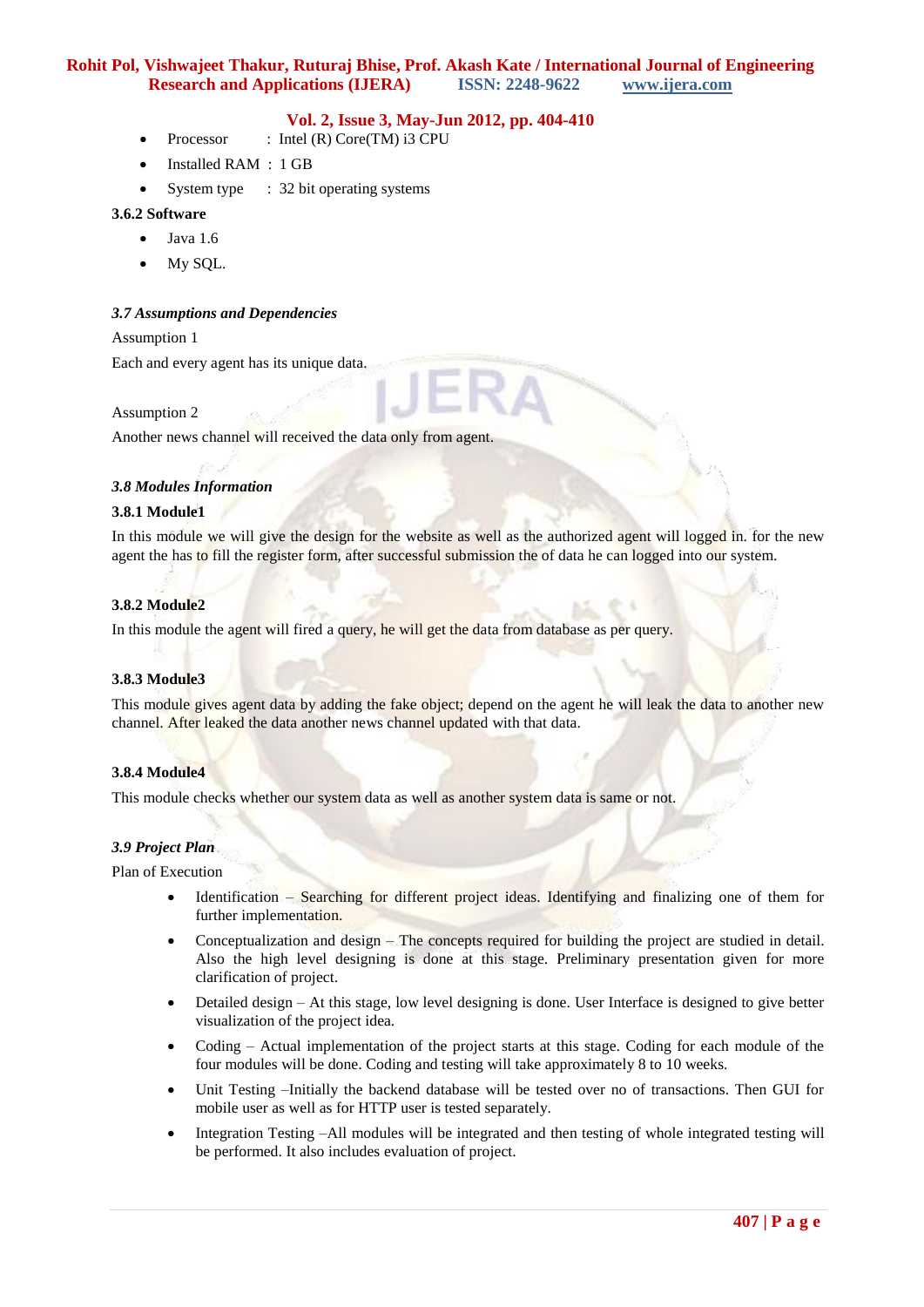## **Vol. 2, Issue 3, May-Jun 2012, pp. 404-410**

- System Testing The product was tested in the context of the entire system. Different Linux systems will be used for system testing and the performance will be monitored.
- Documentation A detailed document about the project shall be prepared at this stage.

### **4. Requirement Analysis**

#### *4.1 Problem Definition*

A data distributor has given sensitive data to a set of supposedly trusted agents (third parties). Some of the data is leaked and found in an unauthorized place (e.g., on the web or somebody's laptop). The distributor must assess the likelihood that the leaked data came from one or more agents, as opposed to having been independently gathered by other means. For example, a hospital may give patient records to researchers who will devise new treatments. Similarly, a company may have partnerships with other companies that require sharing customer data. Another enterprise may outsource its data processing, so data must be given to various other companies. We call the owner of the data the distributor and the supposedly trusted third parties the agents. Our goal is to detect when the distributor's sensitive data have been leaked by agents, and if possible to identify the agent that leaked the data. We propose data allocation strategies (across the agents) that improve the probability of identifying leakages. These methods do not rely on alterations of the released data (e.g., watermarks). In some cases we can also inject "realistic but fake" data records to further improve our chances of detecting leakage and identifying the guilty party.

## *4.2 Project Objectives*

A data distributor has given sensitive data to a set of supposedly trusted agents (third parties). Some of the data is leaked and found in an unauthorized place (e.g., on the web or somebody's laptop).

The distributor must assess the likelihood that the leaked data came from one or more agents, as opposed to having been independently gathered by other means.

We propose data allocation strategies (across the agents) that improve the probability of identifying leakages. These methods do not rely on alterations of the released data (e.g., watermarks). In some cases we can also inject "realistic but fake" data records to further improve our chances of detecting leakage and identifying the guilty party.

Our goal is to detect when the distributor's sensitive data has been leaked by agents, and if possible to identify the agent that leaked the data.

#### *4.3 Software*

- Java 1.6
- My SQL.

### *4.4 Guilt Model Analysis*

In order to see how our model parameters interact and to check if the interactions match our intuition, in this section we study two simple scenarios. In each scenario we have a target that has obtained all the distributor's objects, i.e.,  $T = S$ .

#### **4.4.1 Impact of Probability (p)**

In our first scenario, T contains 16 objects: all of them are given to agent  $U_1$  and only 8 are given to a second agent  $U_2$ . We calculate the probabilities PrfG1 $iSg$  and

PrfG2jSg for p in the range [0, 1] and we present the results in Figure 1(a). The dashed line shows PrfG1jSg and the solid line shows PrfG2jSg.

As p approaches 0, it becomes more and more unlikely that the target guessed all 16 values. Each agent has enough of the leaked data that its individual guilt approaches 1. However, as p increases in value, the probability that  $U_2$  is guilty decreases significantly: all of  $U_2$ 's 8 objects were also given to  $U_1$ , so it gets harder to blame  $U_2$ for the leaks. On the other hand,  $U_2$ 's probability of guilt remains close to 1 as p increases, since  $U_1$  has 8 objects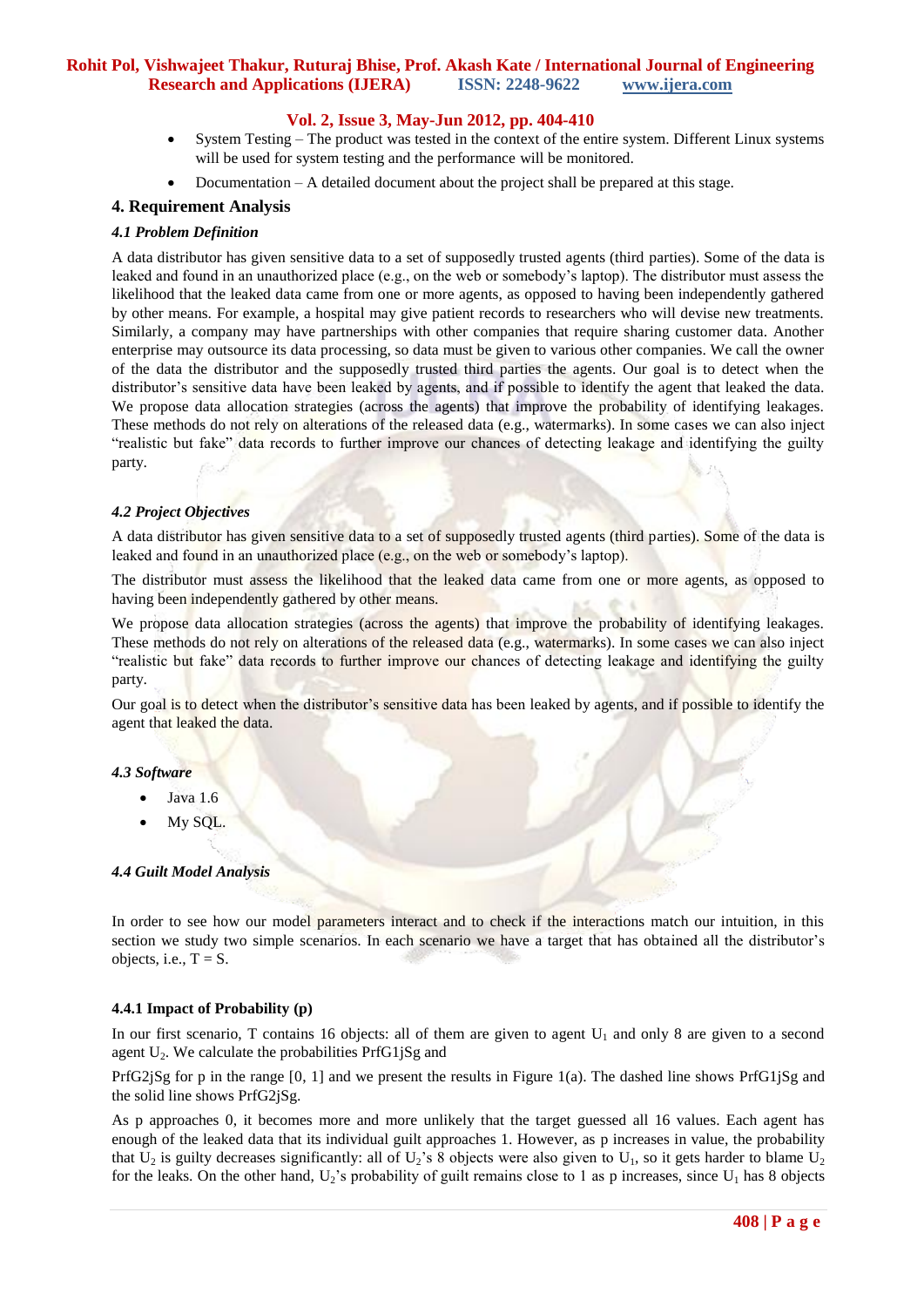## **Vol. 2, Issue 3, May-Jun 2012, pp. 404-410**

not seen by the other agent. At the extreme, as p approaches 1, it is very possible that the target guessed all 16 values, so the agent's probability of guilt goes to 0.

#### **4.4.2 Impact of Overlap between R<sup>i</sup> and S**

In this subsection we again study two agents, one receiving all the  $T = S$  data, and the second one receiving a varying fraction of the data. Figure 1(b) shows the probability of guilt for both agents, as a function of the fraction of the objects owned by  $U_2$ , i.e., as a function of j  $R_2 \setminus S_j = S_j$ . In this case, p has a low value of 0.2, and  $U_1$ continues to have all 16 S objects. Note that in our previous scenario,  $U_2$  has 50% of the S objects. We see that when objects are rare ( $p = 0.2$ ), it does not take many leaked objects before we can say  $U_2$  is guilty with high confidence. This result matches our intuition: an agent that owns even a small number of incriminating objects is clearly suspicious.

Figures 1(c) and 1(d) show the same scenario, except for values of p equal to 0.5 and 0.9. We see clearly that the rate of increase of the guilt probability decreases as p increases. This observation again matches our intuition:

As the objects become easier to guess, it takes more and more evidence of leakage (more leaked objects owned by  $U_2$ ) before we can have high confidence that  $U_2$  is guilty.

## **5. Conclusion and Future Scope**

### *5.1 CONCLUSION*

The likelihood that an agent is responsible for a leak is assessed, based on the overlap of his data with the leaked data and the data of other agents, and based on the probability that objects can be "guessed" by other means. The algorithms we have presented implement a variety of data distribution strategies that can improve the distributor's chances of identifying a leaker. We have shown that distributing objects judiciously can make a significant difference in identifying guilty agents, especially in cases where there is large overlap in the data that agents must receive.

## *5.2 FUTURE SCOPE*

Our future work includes the investigation of agent guilt models that capture leakage scenarios that are not studied in this paper. For example, what is the appropriate model for cases where agents can collude and identify fake tuples?

Another open problem is the extension of our allocation strategies so that they can handle agent requests in an online fashion (the presented strategies assume that there is a fixed set of agents with requests known in advance).

#### **References**

- [1] R. Agrawal and J. Kiernan. Watermarking relational databases. In VLDB '02: Proceedings of the 28th international conference on Very Large Data Bases, pages 155–166. VLDB Endowment, 2002.
- [2] P. Bonatti, S. D. C. di Vimercati, and P. Samarati. An algebra for composing access control policies. ACM Trans. Inf. Syst. Secur., 5(1):1–35, 2002.
- [3] P. Buneman, S. Khanna, and W. C. Tan. Why and where: A characterization of data provenance. In J. V. den Bussche and V. Vianu, editors, Database Theory - ICDT 2001, 8th International Conference, London, UK, January 4-6, 2001, Proceedings, volume 1973 of Lecture Notes in Computer Science, pages 316–330. Springer, 2001.
- [4] P. Buneman and W.-C. Tan. Provenance in databases. In SIGMOD '07: Proceedings of the 2007 ACM SIGMOD international conference on Management of data, pages 1171–1173, New York, NY, USA, 2007. ACM.
- [5] Y. Cui and J. Widom. Lineage tracing for general data warehouse transformations. In The VLDB Journal, pages 471–480, 2001.